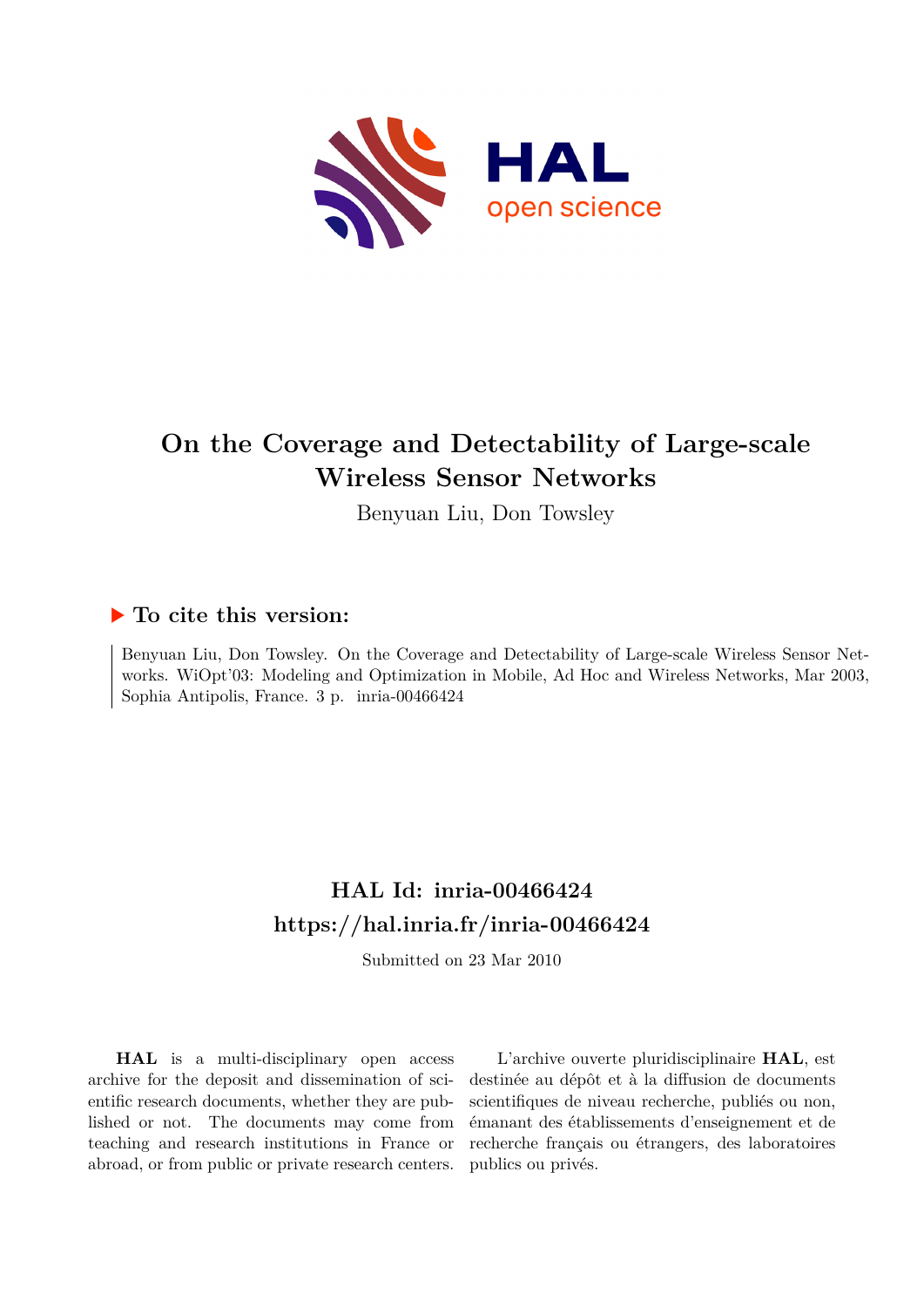### **On the Coverage and Detectability of Large-scale Wireless Sensor Networks**

Benyuan Liu, Don Towsley Department of Computer Science University of Massachusetts, Amherst

#### I. INTRODUCTION

Advances in sensor and communication technologies have made it possible to manufacture small sensors with sensing, processing, and wireless communication capabilities in a costeffective fashion. A sensor network can be formed by deploying specialized sensors in the region of interest to perform certain sensing and networking tasks. Application scenarios of wireless sensor networks include battlefield surveillance, environment monitoring, and etc. Many of the above application scenarios involve a large number of sensors deployed in a vast geographical area.

Coverage and detectability are two fundamental measures of the performance of a sensor network. In general, sensing coverage represents how well an area is monitored by sensors; and detectability represents the capability that a sensor network detects an object that moves through the network. Formal definitions of the coverage and detectability will be introduced shortly. Characterizations of these two measures present important implications to protocol design and performance of sensor networks.

While most of previous related work on the sensor network coverage and detectability focuses on protocol design  $[1][2][3][4][5]$ , the goal of our work is to define and characterize the coverage and detectability, and examine the implications of the results. To represent the coverage and detectability of a sensor network, we define the following quantities.

**Area coverage**  $(f_a)$ : the fraction of the geographical area that is in the sensing area of one or more sensors. The sensing area of a sensor is the area within which the sensor can provide a valid sensing measurement. This is usually represented by a circle centered at the sensor with a radius of the sensor's sensing range.

**Node coverage fraction**  $(f_n)$ : the fraction of sensors whose sensing areas are fully covered by collections of other sensors. This quantity represents the redundancy level of sensors from a coverage perspective. It has a direct effect on the performance of energy-efficient protocols which turn off redundant sensors while preserving area coverage [1].

**Detectability**  $(p_d)$ : the probability that no path exists for an object to penetrate a large-scale sensor network from left to right or from top to bottom without being detected. An object is detected by a sensor if it enters the sensing area of the sensor. We consider the worst-case scenario for sensor networks and assume that an object can take arbitrary paths.

A penetrating path without being detected should not intersect the sensing areas of any sensors. Detectability of a sensor network is of interest in application scenarios such as soldiers crossing a battlefield in military operations and animal tracking in environment monitoring.

In this work, we consider grid-based sensor networks where sensors are deployed in a square lattice and random sensor networks where sensors are deployed at random locations in a field. We characterize the asymptotic behaviors of the coverage and detectability of sensor networks. Consequently, the requirements of the sensor density to achieve a target area coverage can be derived. While grid-based sensor networks provide efficient area coverage, random networks offer robustness and reliability upon sensor failures at the cost of coverage redundancy. For a random sensor network, we observe that only a small fraction of sensors are covered by other sensors when the density is not high enough. We show that the detectability of a 2-dimensional large scale sensor network exhibits a phase transition at a critical sensor density. Below the critical density, a penetrating path that will not be detected exists almost surely. Above the critical density, the network can detect any crossing object almost surely. Therefore, in order to effectively detect any crossing object, sensors should be deployed at a density higher than the critical value.

#### II. GRID-BASED SENSOR NETWORKS

In this section, we study the coverage and detectability of grid-based sensor networks. The whole network is divided into a large array of squares, as shown in Fig. 1. Each square has a side length of *D*. In this model, sensors can only be located at the center of each square. A square is occupied if there is a sensor located at the center. Every sensor has a finite sensing range, within which it can provide reliable sensing measurements. We assume that all the sensors are homogeneous, i.e, they have the same sensing range *r*. The simple grid-based model has often been used in research [6][7] to obtain closed-form results and provide insights to more general scenarios.

For the deployment of the sensors, we assume that the occupations of the squares follow a spatial Bernoulli process with probability *p*. An empty square represents one of the following scenarios: (i) no sensor is deployed in the square (ii) the sensor located in the square fails (iii) the sensor located in the square is turned off due to protocol operations. We now present results for  $r < D/2$  and  $r = D/2$ , respectively. *D*2:

1. 
$$
r < D/2
$$
:

This research has been supported in part by NSF under awards ANI-9809332, EIA 0080119, and NSF ITR-0085848.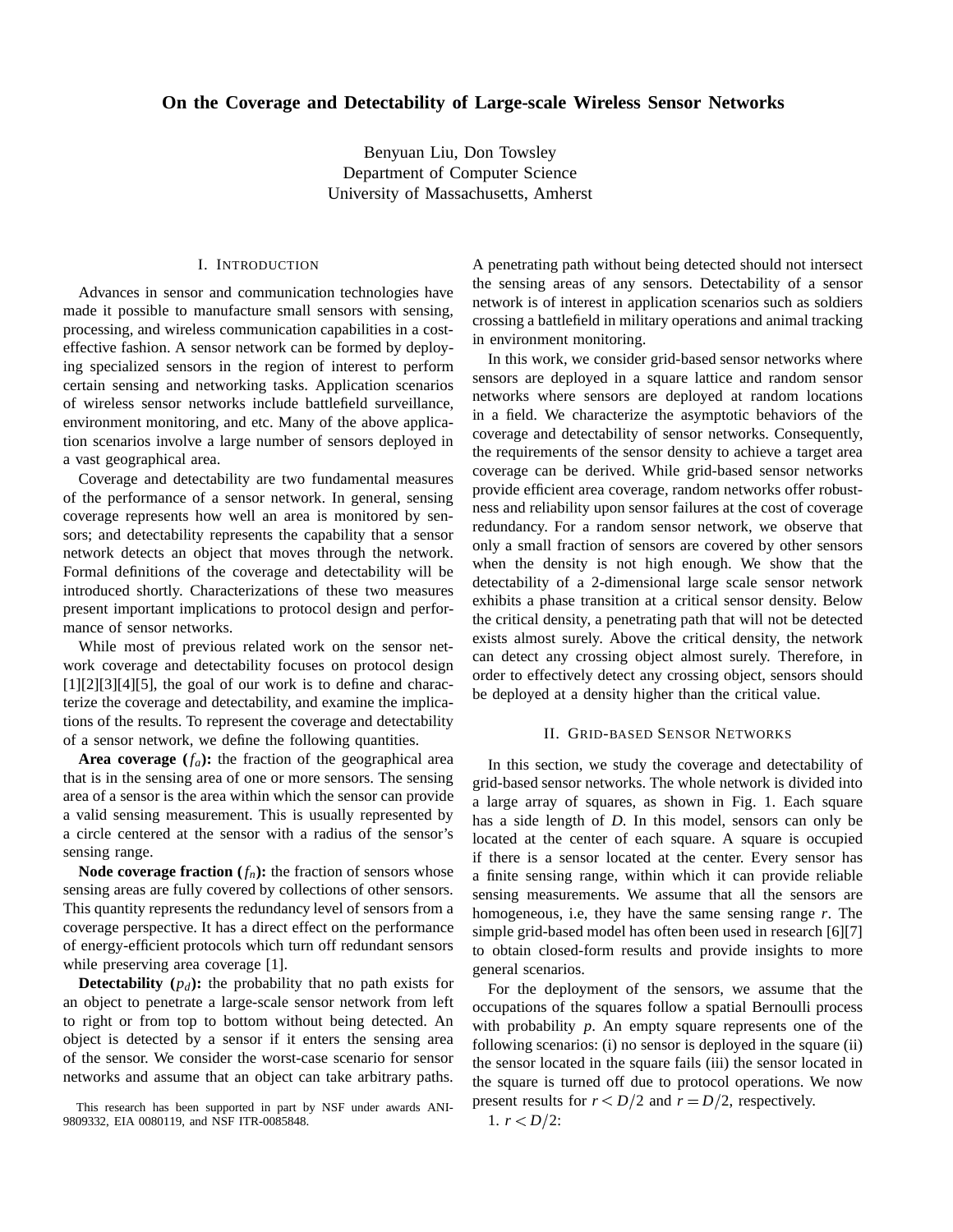Fig. 1. A gird-bases sensor network

A square is occupied with probability *p*, with each sensor covering an area of  $\pi r^2$ . We have  $f_a = p\pi r^2/D^2$ .

In this case, a location is covered by at most one sensor node. There is no overlap between any two sensor nodes. Therefore,  $f_n = 0$ .

Since  $r < D/2$ , no grid line is in the sensing area of any sensor. An object moving on grid lines will not be detected by sensors. Therefore, there always exists a path along which an object can cross the sensor network without being detected. Thus,  $P_d = 0$ .

2.  $r = D/2$ 

In this case, area coverage  $(f_a)$  and node coverage  $(f_n)$ exhibit the same behavior as in the case  $r < D/2$ . However, detectability of the network exhibits different behaviors.

Two squares are called nearest neighbors if they have one side in common but not if they only touch at one corner. Since  $r = D/2$ , an object cannot pass through two nearest occupied neighbors without being detected. A cluster is defined to be a group of neighboring occupied squares. In order not to be detected, an object cannot pass through a cluster but should move around the perimeter of the cluster.

The detectability of a sensor network can be related to the percolation of the sensors in the network. According to percolation theory [8], there exists a critical threshold  $p_c$ , where a phase transition occurs with respect to the size of the largest cluster.

More specifically, when the probability is above the threshold  $(p > p_c)$ , there exists a unique unbounded cluster almost surely. The unbounded cluster extends from top to bottom and from left to right. Therefore, an object cannot penetrate the network without being detected.

When the probability is below the threshold  $(p < p_c)$ , all  $f_a$ clusters are bounded almost surely. In this case, there always exists a path along which an object can penetrate the network without being detected. Otherwise, there must be a unbounded cluster percolating through the network, contradicting the assumption. Therefore,

$$
P_d = \begin{cases} 0 & \text{a.s.} & \text{if } p < p_c \\ 1 & \text{a.s.} & \text{if } p > p_c \end{cases} \tag{1}
$$

where  $p_c = 0.5928$  [8].

Note that because of the "zero-one" law of the phase transition, the detectability cannot be anything other than 0 or 1.

#### III. RANDOM SENSOR NETWORKS

In this section, we study the coverage and detectability of large scale random sensor networks, where sensors are randomly distributed in a vast geographical area. In this case, the locations of sensors are described by a stationary Poisson point process. Therefore, a random sensor network can be described by a Poisson Boolean model  $B(\lambda, r)$ , where *r* represents the common sensing range of the sensors and  $\lambda$ represents the density of the underlying Poisson point process.

### *A. One-dimensional case*

In the one-dimensional straight-line scenario, sensors are randomly placed on a straight line, each covering a segment of length 2*r*. In this case, the *area coverage* refers to the fraction of the line that is covered by one or more sensors. Using the well-known *covered volume fraction* result in stochastic geometry, we can obtain  $f_a = 1 - e^{-2\lambda r}$ .

In sensor network planning, a designer may want to determine the minimum density required in order to achieve a target area coverage. Using the above area coverage result, we can derive the required sensor density in order to achieve a desired area coverage  $f_a$ ,  $\lambda = -\ln(1 - f_a)/2r$ .

A sensor is covered if its sensing area is covered by other sensors; and the sufficient and necessary condition is that the distance between its immediate left and right neighbors is smaller than 2*r*. Since the distance follows a 2-nd order Erlang distribution, the node coverage is

$$
f_n = 1 - e^{-2\lambda r} - 2\lambda r e^{-2\lambda r}
$$
 (2)

On an one-dimensional line, there is no location that an object can cross without being detected if the distances between adjacent sensors are all smaller than 2*r*. There is an infinite number of sensors on an one-dimensional straight line, the detectability can be computed as follows:

$$
P_d = \lim_{n \to \infty} (1 - e^{-2\lambda r})^n = 0 \tag{3}
$$

#### *B. Two-dimensional infinite plane case*

For a random point in the two-dimensional plane, denote the number of sensors covering the location as *N*. The random variable *N* follows a Poisson distribution with parameter  $\lambda \pi r^2$ , i.e.,  $P(N = n) = e^{-\lambda \pi r^2} (\lambda \pi r^2)^k / k!$ ; and the area coverage is  $f_a = 1 - e^{-\lambda \pi r^2}$ . In order to achieve a desired area coverage  $f_a$  ( $0 < f_a < 1$ ) almost surely, the node density should be  $\lambda$  $-\ln(1-f_a)/\pi r^2$ .

Figure 2 depicts the analytical (the curve) and simulation results (the points) of the area coverage as a function of node density. In the simulation, we approximated an infinite plane by a domain of 10000 x 10000 pixels. The density of the sensor nodes is measured in pixels<sup> $-2$ </sup>. The sensing range of each sensor is set to be 10 pixels. From the figure we observe that the simulation results agree with the analytical results very well. Note that in random sensor networks, a location may be covered by several sensors. The expected number of sensors covering any random location is simply  $\lambda \pi r^2$ . This makes the sensor network more robust and reliable upon sensor failures.